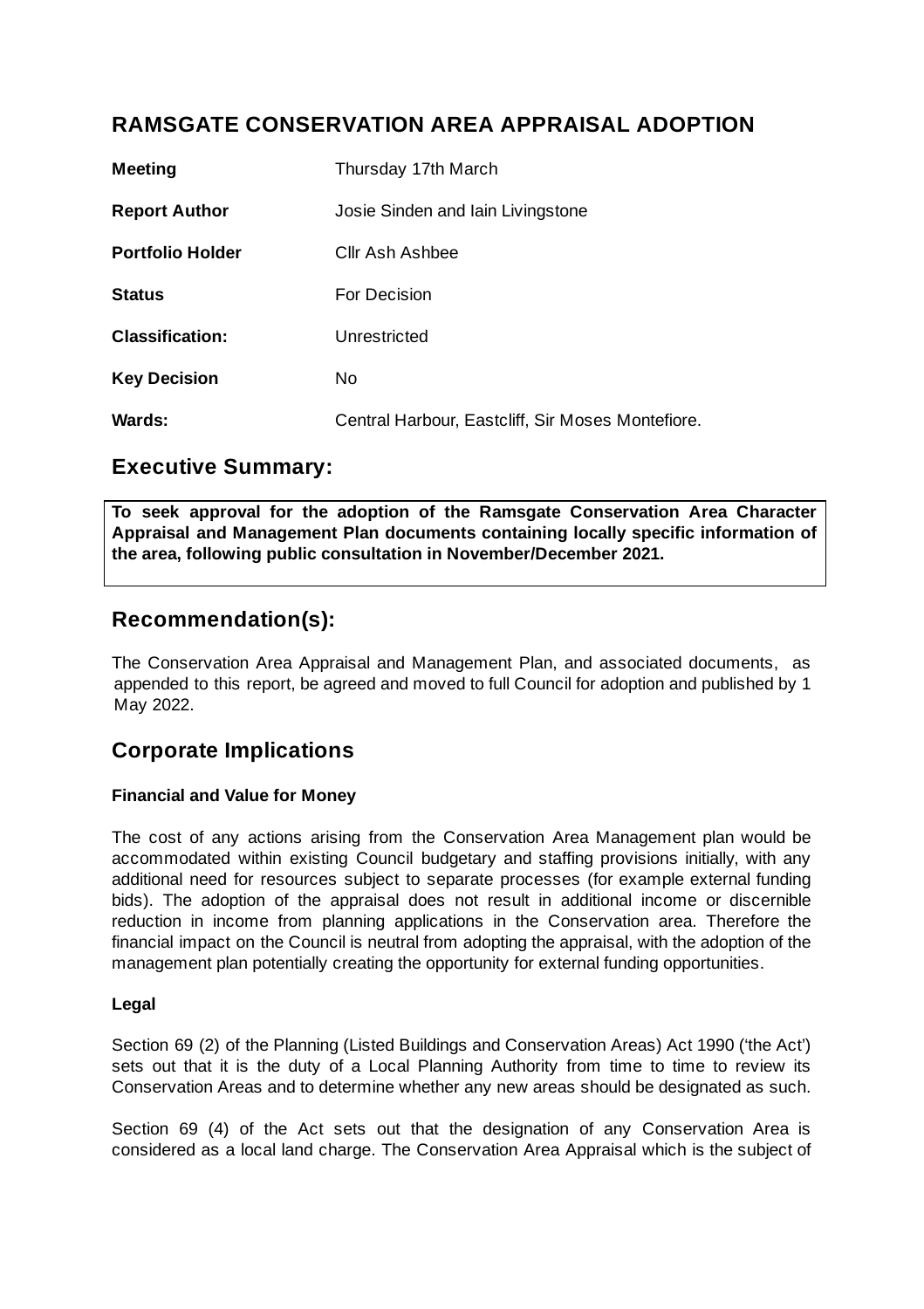this report does not propose anl change to existing Conservation Area boundaries and are already recognised as a local land charge.

Section 70 (5) of the Act requires the Local Planning Authority to notify the Secretary of State in regard to the designation of any part of their area as Conservation Area under section 69 (1) or (2) and of any variation or cancellation. Section 70 (8) requires that notification of any designation, variation or cancellation is published in a local newspaper circulating in the local authority area. This will be undertaken following agreement of the Appraisals for adoption.

The revised National Planning Policy Framework (2021) (NPPF) sets out the Government's policies for conserving and enhancing the historic environment and that in considering the designation of Conservation Areas, local planning authorities should ensure that an area justifies such status because of its special architectural or historic interest, ensuring that the concept of conservation is not devalued through the designation of areas that lack special interest (NPPF paragraph 191). Due consideration has been had to this provision of the NPPF during the production of the Conservation Area Appraisal.

There are no adverse legal implications in taking this forward, and this has been agreed by the Head of Legal Services.

#### **Corporate**

The report covers factors which form part of the Council's corporate statement around the Environment, in support for the Thanet Local Plan and the policies therein, and Communities, through partnership working with Historic England, the Ramsgate Heritage Action Zone Programme Board, and community groups and volunteers in Ramsgate.

Whilst the Conservation area appraisal is not formal planning policy as part of the Council's development plan, the consultation has accorded with the principles of the Council's Statement of Community Involvement 2021.

#### **Equality Act 2010 & Public Sector Equality Duty**

Members are reminded of the requirement, under the Public Sector Equality Duty (section 149 of the Equality Act 2010) to have due regard to the aims of the Duty at the time the decision is taken. The aims of the Duty are: (i) eliminate unlawful discrimination, harassment, victimisation and other conduct prohibited by the Act, (ii) advance equality of opportunity between people who share a protected characteristic and people who do not share it, and (iii) foster good relations between people who share a protected characteristic and people who do not share it.

Protected characteristics: age, gender, disability, race, sexual orientation, gender reassignment, religion or belief and pregnancy & maternity. Only aim (i) of the Duty applies to Marriage & civil partnership.

| Please indicate which is aim is relevant to the report.                    |  |  |
|----------------------------------------------------------------------------|--|--|
| Eliminate unlawful discrimination, harassment, victimisation and           |  |  |
| other conduct prohibited by the Act,                                       |  |  |
| Advance equality of opportunity between people who share a $\vert x \vert$ |  |  |
| protected characteristic and people who do not share it                    |  |  |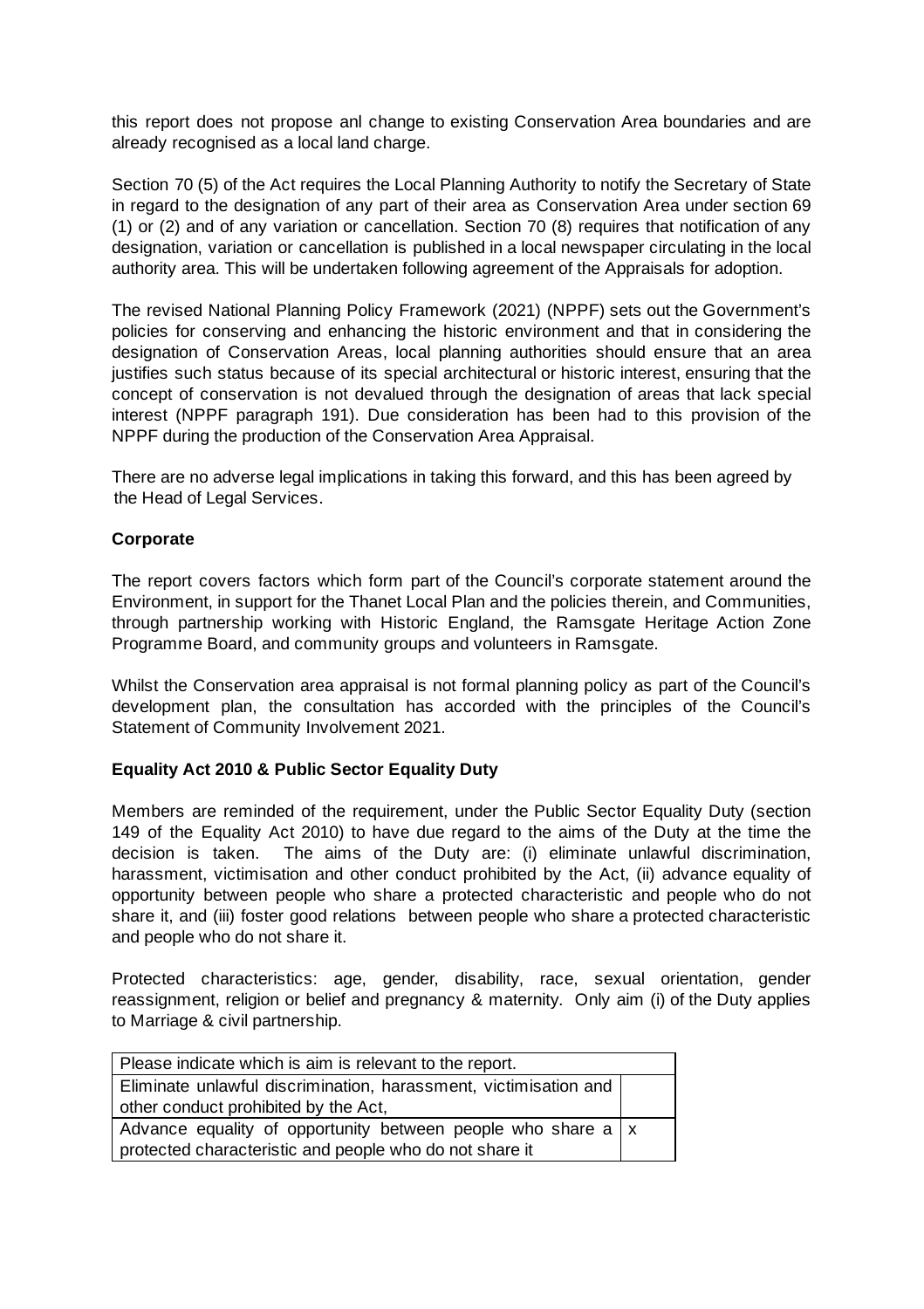Foster good relations between people who share a protected characteristic and people who do not share it.

The findings of the Customer impact assessment are as follows:

The adoption of a Conservation Area appraisal has a potential impact on the planning process with regard to the consideration given to new developments and alterations to existing buildings which require planning permission. There may be an impact on two groups that share a protected characteristic, that of age and disability. The impact on the two groups can be mitigated by undertaking discussions with development control officers over the treatment of an individual's protected characteristic in determining planning applications and by providing clear and consistent advice to property owners with regard to proposals that require planning permission involving heritage assets. Otherwise further information on the significance of the Ramsgate conservation area through the appraisal seeks to preserve and/or enhance the areas for the benefit and well- being of local residents, businesses and community and this should not discriminate but be advantageous to all.

#### **CORPORATE PRIORITIES**

This report relates to the following corporate priorities: -

- Environment
- Communities

### **1.0 Introduction and Background**

- 1.1 Section 69 of the Planning (Listed Buildings and Conservation Areas) Act 1990, imposes a statutory duty on local planning authorities to review their areas from time to time to determine which parts of their area are of special architectural or historic interest the character of which it is desirable to preserve or enhance and to designate those areas as conservation areas.
- *1.2* The National Planning Policy Framework (NPPF) identifies the protection of the historic environment as one of the elements of its drive for sustainable development. It states that local planning authorities should maintain a historic environment record which should contain up-to-date evidence about the historic environment in their area and be used to assess the significance of heritage assets and the contribution they make to their environment. Local planning authorities should identify and assess the particular significance of any heritage asset that may be affected by a proposal (including by development affecting the setting of a heritage asset) taking account of the available evidence and any necessary expertise. They should take this into account when considering the impact of a proposal on a heritage asset, to avoid or minimise any conflict between the heritage asset's conservation and any aspect of the proposal.
- 1.3 Historic England guidance suggests that in designating conservation areas the special interest of Conservation Areas should be identified based on detailed analysis of the areas' individual qualities. To illustrate which features are important within an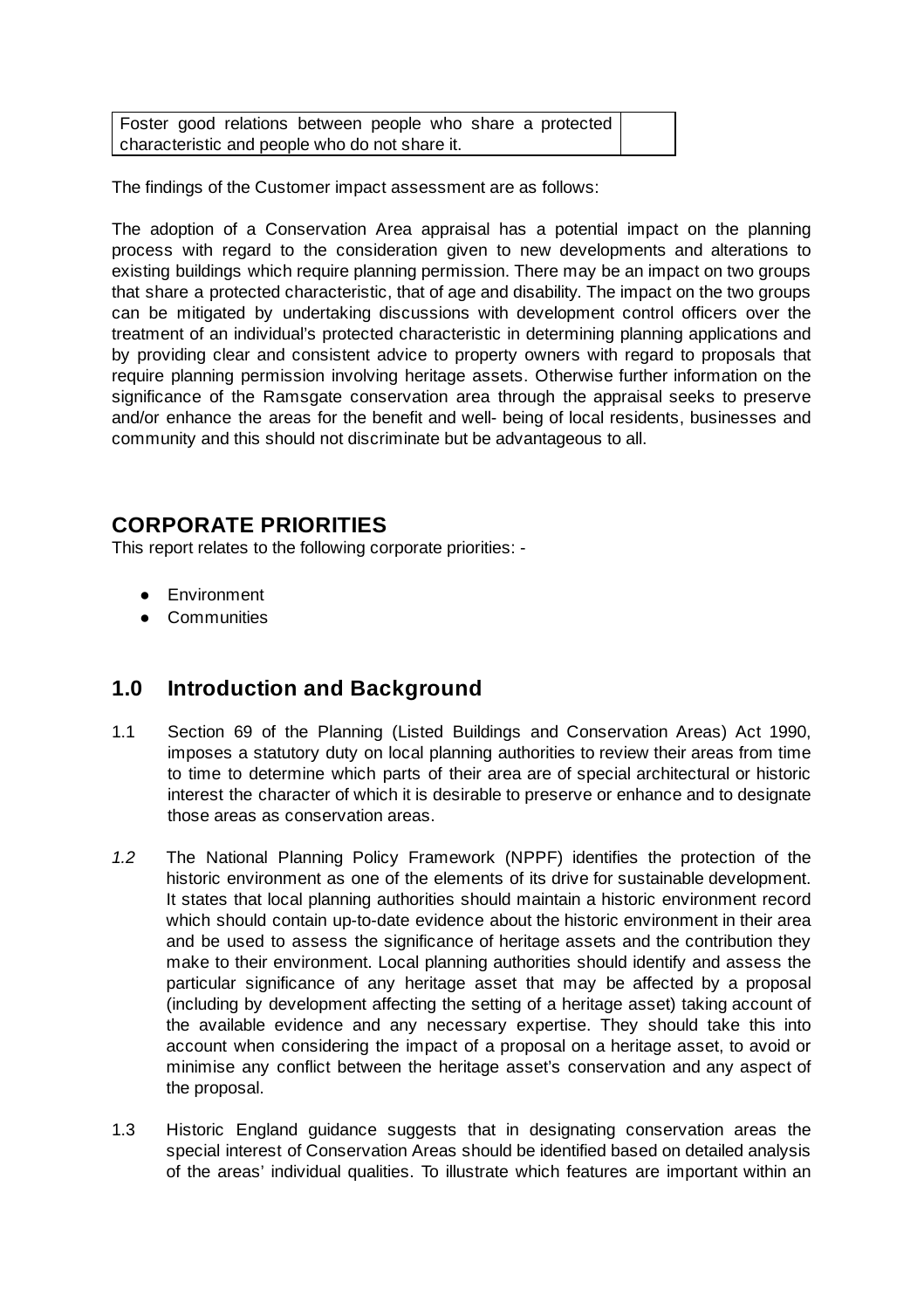area Conservation Area Appraisals are prepared for all conservation areas and consulted to the public. These documents provide an evaluation of the 'character' of an area and provide guidance as to what may be acceptable within the conservation area. Once adopted they form a material consideration when considering planning applications within and adjacent to the designation.

# **2.0 The Current Situation**

- 2.1 Ramsgate was designated a Heritage Action Zone (HAZ) in 2017. A HAZ is a Historic England funded 'place-based' initiative providing targeted resources and specialist support, using the historic environment to achieve economic growth and social impact. Historic England has funded a dedicated Programme Manager at TDC for the duration of the HAZ programme and TDC acts as the accountable body for the initiative. TDC sits on the HAZ Programme Board comprising representatives from Thanet District Council, Historic England, the Ramsgate Society, Ramsgate Town Council, Ramsgate Town Team and community members.
- 2.2 The five year programme aims to stimulate and support economic, social and cultural regeneration by:

Enabling the heritage of Ramsgate to be better understood, enjoyed, valued and protected

Working with the local community to increase participation with the historic environment

- Promoting economic development, social and cultural regeneration
- Developing and improving heritage-related capacity and skills in Ramsgate

Promoting heritage management best practice and raising standards for quality and design

- 2.3 The Ramsgate HAZ is coming to the end of its five year programme (ending in March 2022). Foundational research into what makes Ramsgate's heritage so unique and special has been achieved during the lifetime of the HAZ including:
	- A review of Listed Buildings (9 New Listings, 5 amendments and re-listings, 1 upgrade from Grade II to Grade II\*)

An Informed Conservation publication (Publication of the book 'Ramsgate: The Town and its Seaside Heritage')

An Historic Area Assessment (A street-by-street gazetteer of historic buildings in Ramsgate)

- An Historic Landscape Characterisation Study (Layers of history, geography, archaeology, transport flows, building developments etc. mapped)
- An Aerial Investigation and Analysis Report (Collation of images to contribute to our understanding of the town - cropmarks, prehistory, military remains etc.)

A Prehistoric Ramsgate Report (Report on the archaeology of Ramsgate including Neolith causeway enclosures and Bronze age barrows.)

● Photography (Photographic commission of sites and buildings of historic interest.)

Pulhamite Condition Survey (An assessment of the overall condition of Ramsgate's pulhamite rock gardens, the repair needs and future maintenance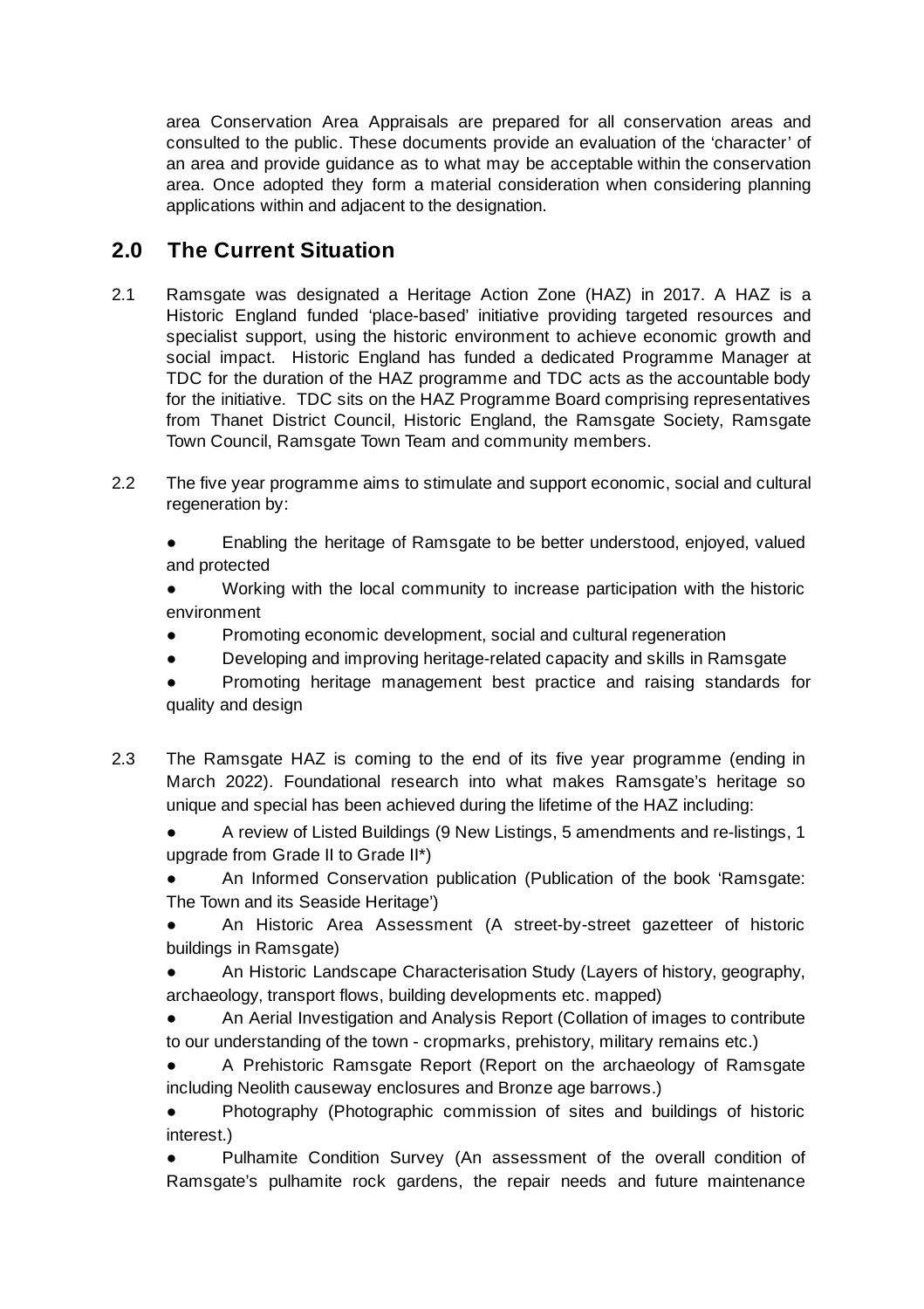requirements to protect this nationally important rockwork collection for future generations.)

● Pulhamite Repairs (Contractors and a professional adviser were appointed to undertake emergency repairs to the Pulhamite at Albion Place Gardens via successful application to the Historic England Emergency Heritage at Risk Fund.)

● Heritage Schools Programme (Funded by the Department for Education and managed by Historic England, the Heritage Schools Programme is actively working with Ramsgate schools to train and support teachers in using local history and resources to develop heritage projects.)

All of this foundational research will support the Council, local volunteers and residents to address the need, demand, and significance analysis of any future funding bids taken forward for heritage projects within Ramsgate.

- 2.4 The Ramsgate Conservation Area Appraisal project was funded via a successful bid to Historic England for a capacity building grant of £30,000 and is a key project within the HAZ programme. Following the appointment of consultants to draft the appraisal, and a recent public consultation on a draft document, we are presenting the finalised draft of the appraisal to be adopted by Council by the end of March to coincide with the official end of the HAZ programme in March 2022.
- 2.5 Thanet District Council appointed Alan Baxter Ltd in 2021, a leading design and conservation consultancy, to complete the appraisal.
- 2.6 The first Ramsgate conservation area was designated in 1970, with 2020 marking its 50th anniversary. It is the largest conservation area in Thanet and is designated by Thanet District Council because of its distinctive character. It covers most of the town centre, from the listed buildings near the top of the High Street down to the Royal harbour, and spans west to include Pugin's The Grange and east to the Pulhamite-bordered Winterstoke Gardens.
- 2.7 The HAZ project began in 2018 when community volunteers including members of the Ramsgate Heritage and Design Forum and the Ramsgate Society worked with Historic England to assess different areas of the town. Data collated during this volunteer exercise was reviewed by Alan Baxter Ltd who produced a draft document with recommendations.
- 2.8 The appraisal sets out the special historic and architectural significance of Ramsgate's conservation area, and proposals for its future management. It outlines positive areas and those suitable for change, and will be used together with other planning policy documents to inform decisions on future development. It will be another positive legacy of the HAZ scheme to celebrate the area's historic importance whilst acknowledging the benefits of development in the right places.
- 2.9 A breakdown of the structure of the appraisal is as follows-
	- **Part 1: Character Appraisal.** This section provides an assessment of the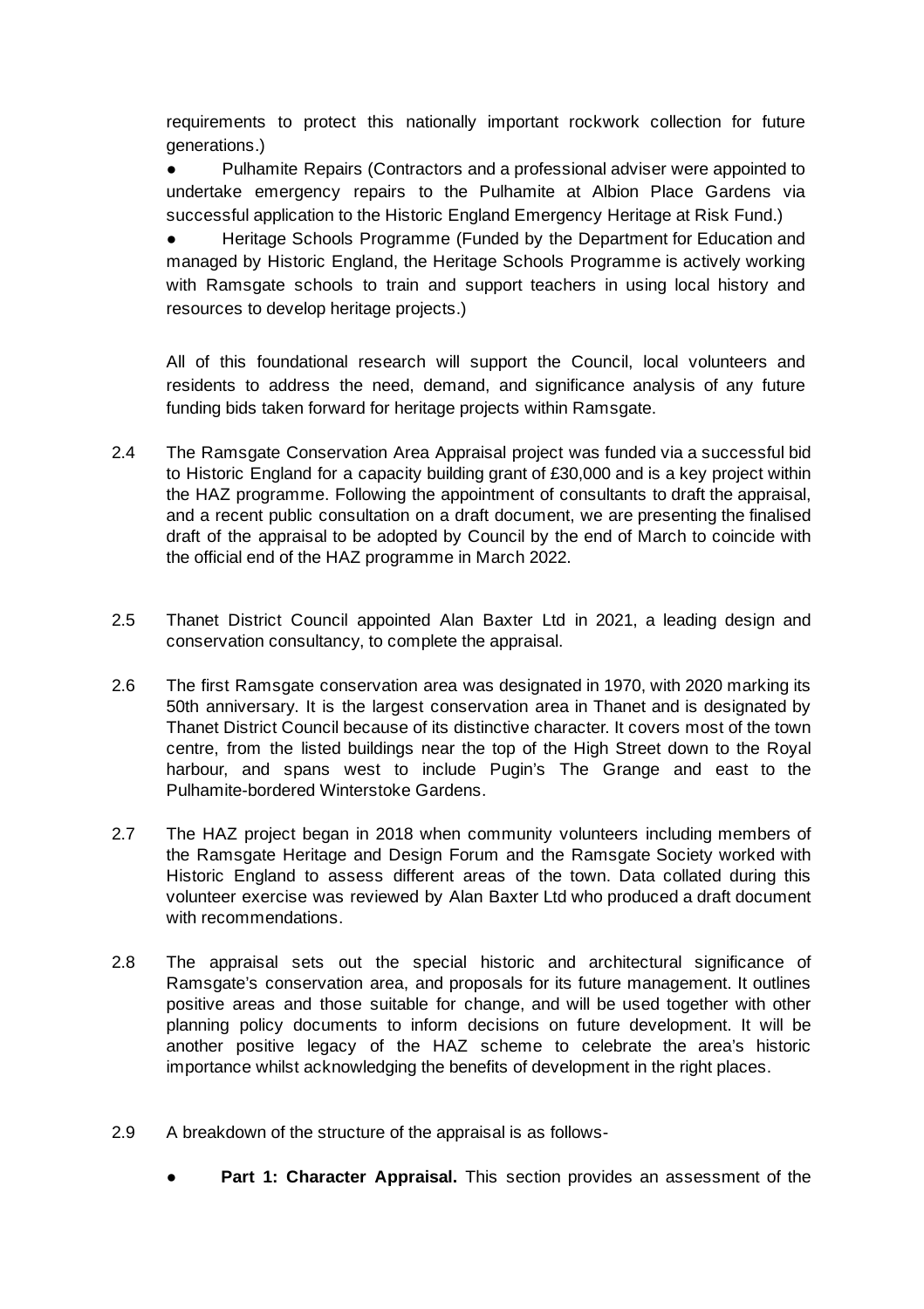special architectural and historic interest of Ramsgate Conservation Area, and the contribution made by individual elements to its special character and appearance.

- **Part 2: Management Plan.** This section provides principles and recommendations to manage change across the conservation area and help to preserve its character and appearance.
- **Part 3: Guidance for Climate Change Adaptation and Mitigation.** This section offers practical guidance relating to the climate change adaptation of buildings within the conservation area.
- **Part 4: Supporting Information.** This section contains a list of useful sources; the methodology used to carry out this Appraisal; and a glossary or architectural or historic terms used throughout the Appraisal.
- 2.10 13 character areas were chosen based on their discernibly different character with key aspects being based on their spatial character, architectural and landscape qualities, historical development and the contribution they make to the conservation area. These are:
	- Character Area 1: The Royal Harbour
	- Character Area 2: Historic Commercial Core
	- Character Area 3: East Cliff
	- Character Area 4: Spencer Square and Addington Street
	- Character Area 5: Mount Albion Estate
	- Character Area 6: Liverpool Lawn
	- Character Area 7: Grange Road
	- Character Area 8: West Cliff Road
	- Character Area 9: Vale Square
	- Character Area 10: Effingham Road and Environs
	- Character Area 11: Upper King Street
	- Character Area 12: Chatham Street and Upper High Street
	- Character Area 13: Broad Street and Hardres Street
- 2.11 In addition, Alan Baxter Ltd has prepared an owners' guide, which will be available on the Thanet District Council website, for people living and working in the conservation area. The guide explains what the conservation area protections cover and provides practical advice, including best practice for adapting buildings for climate change and to reduce carbon emissions.
- 2.12 Following finalisation of the conservation area appraisal, recommendations to assist in the formation of an ongoing action plan, including reviews, further appraisals and helpful guidance has been suggested. This has been broken down into roles of responsibility to further assist in conversations with stakeholders, allocation of resources, priorities and funding opportunities.

In summary, key recommendations include the following-

Improved awareness of the available national and local quidance highlighted on all the relevant sections of the TDC website

*●* TDC supported by Local Plan Policy continue to work collaborative to find innovative ways of improving the condition and promoting the sustainable use of the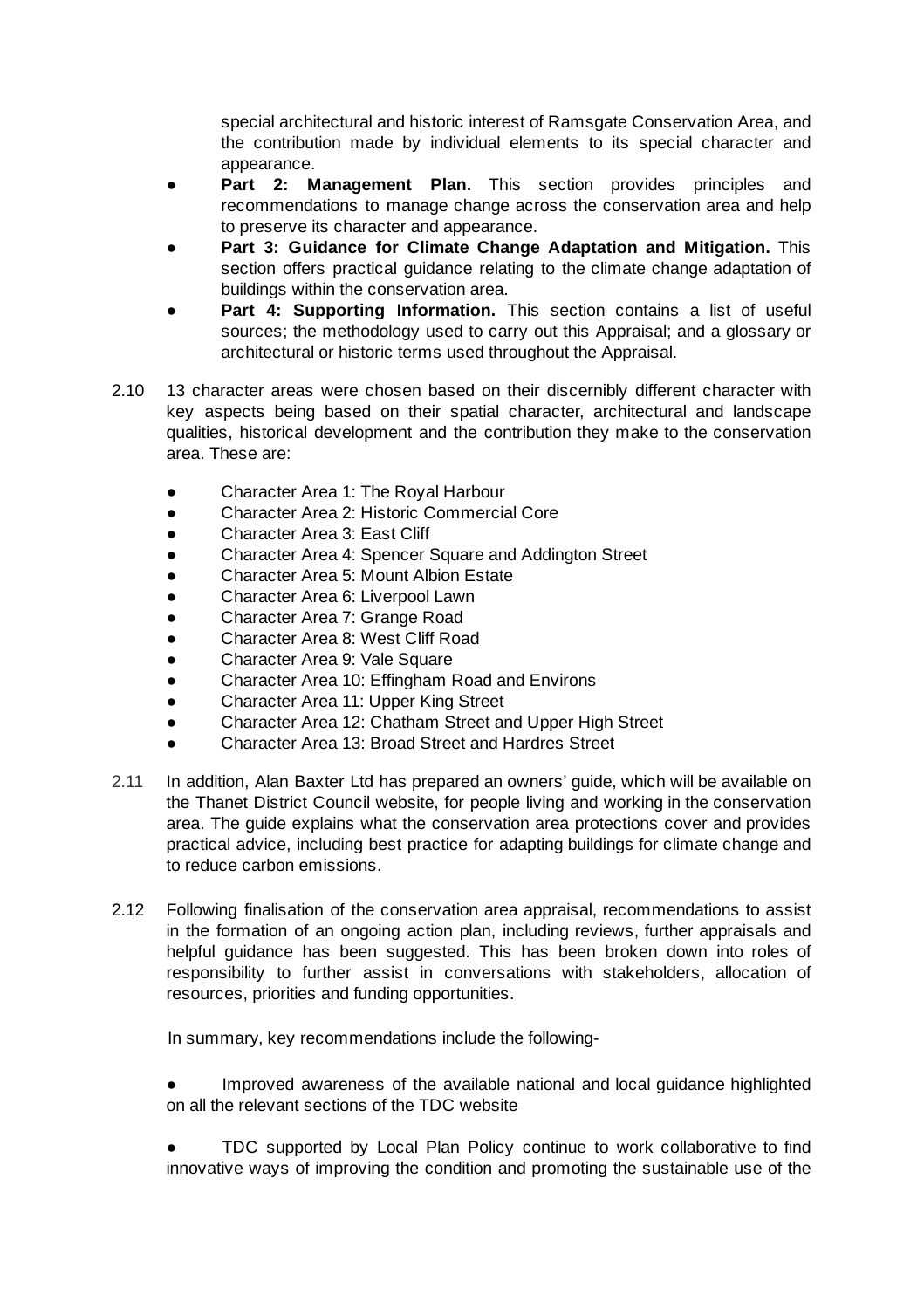significant sites outlined.

Explore the potential use of Local Development Orders as a means of streamlining the planning process. LDOs can teamed with a Local Listed Building Consent Order (LLBCO) to give prior consent for the conversion of complex historic buildings into a variety of uses.

Explore the potential for Urgent Works Notices underpinned by potential Compulsory Purchase Orders on vacant (or vacant parts) of listed buildings.

Using the information provided by the appraisal supported by an additional photographic audit, explore the potential for inclusion of relevant properties on the national register and put forward to Historic England for assessment.

Using the information provided by the appraisal explore and promote the creation of a Local Heritage at Risk register including locally significant buildings, structures, and open space

Using the information from the appraisal / positive contributors and an additional photographic audit, explore and promote the production of a publicly available list of Non-designated heritage assets including assessment criteria.

Using the information from the appraisal and an additional photographic audit explore and promote the production of:

○ Local List of Designated Heritage Assets including assessment criteria.

○ Explore potential of relevant open space to be included on the current Thanet List of Local Green Spaces

- Additional GIS data to be made available on the TDC website including:
- Heritage at Risk, National and Local
- Non-designated heritage assets
- Potential Local List of Designated Heritage Assets
- Potential alteration of Conservation area boundaries in 5 separate locations which are outlined to benefit from being included in the Conservation area.

The recommendations of the action plan would provide a framework for potential future Council initiatives in relation to heritage related matters, including funding bids where appropriate, whilst also providing suggestions for other stakeholders/property owners about proposals that could be brought forward by them. These would all be subject to separate consideration by the Council about the availability of resources to carry out these tasks, and whether they align with separate Council priorities/policies, and the Council is not obligated to carry out all of the recommendations in the document.

### **3.0 Consultation**

3.1 As per the Council's Statement of Community Involvement 2021 ([https://www.thanet.gov.uk/wp-content/uploads/2018/03/SCI-Adopted-October-2021.p](https://www.thanet.gov.uk/wp-content/uploads/2018/03/SCI-Adopted-October-2021.pdf) [df](https://www.thanet.gov.uk/wp-content/uploads/2018/03/SCI-Adopted-October-2021.pdf)) the Council is committed to involve the community as much as possible in the planning process as local knowledge helps contribute towards meaningful and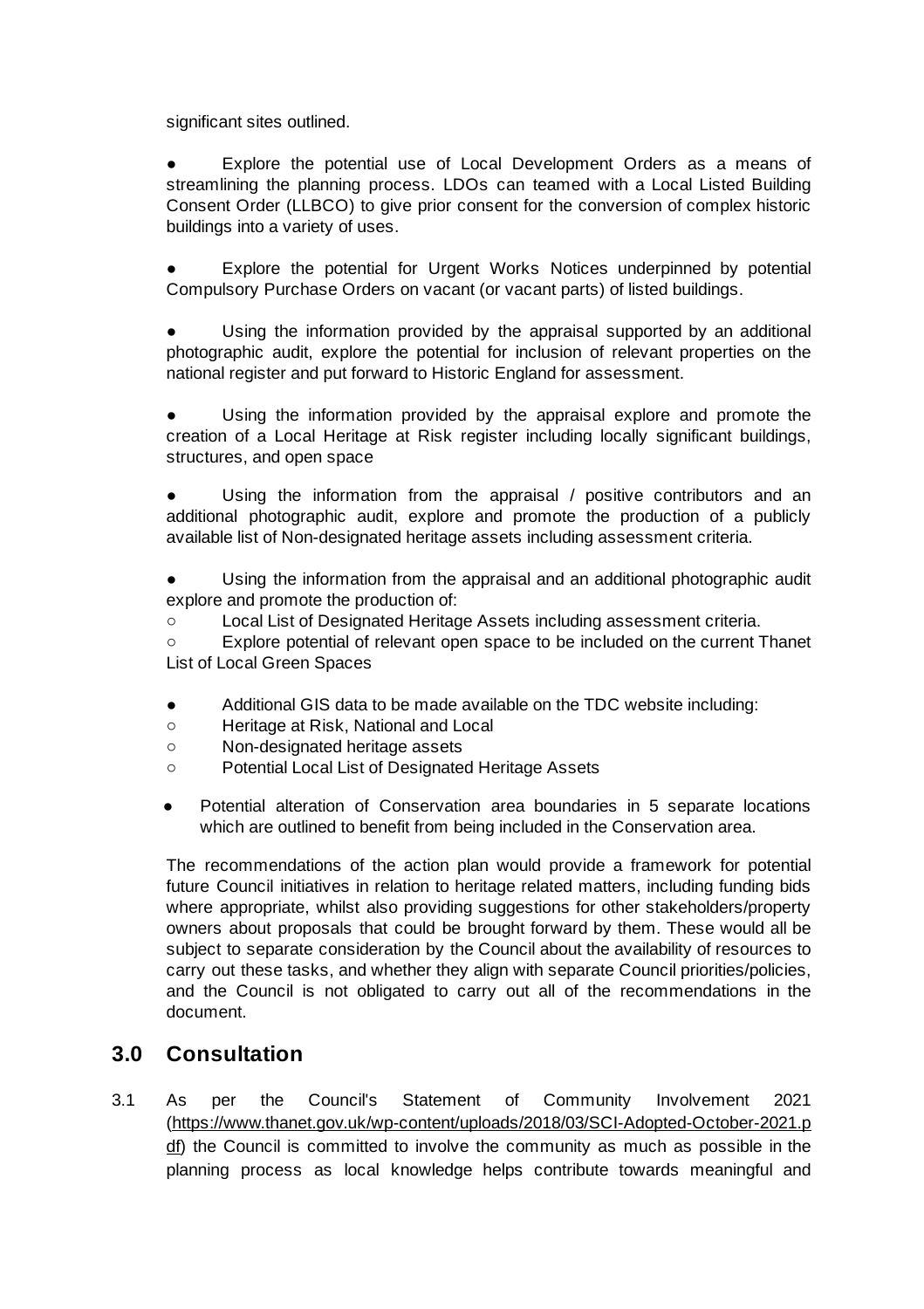appropriate planning policy. The more the community is involved in the planning process, the greater the ownership is of the planning decisions that shape the future of the area. We have consulted the public accordingly on a draft of the Ramsgate Conservation Area Appraisal and local volunteers were involved in the initial survey work to inform the drafting of the appraisal.

- 3.2 The draft Conservation Area Appraisal and Management Plan went to formal public consultation for six weeks between 1 November and 13 December 2021 allowing local residents to have their say on the draft documentation. The draft conservation area appraisal document and supporting information was made fully accessible online and at the local library. A public communications campaign was launched to raise awareness of the consultation via a press release and social media. An online public consultation meeting was held on 8 December 2021 to provide local residents with an overview of the appraisal documents and recommendations, with an opportunity to put questions to the consultants who carried out the appraisal and the planning team. 23 people in total attended this meeting.
- 3.3 Historic England held training events on 18 September 2018 and 24 November 2018 to raise awareness of the conservation area appraisal process, and recruited volunteers to be involved with the initial survey work of Ramsgate's character areas. A total of 57 people attended these training sessions. Volunteers came from the Ramsgate Heritage and Design Forum alongside other interested local residents. The appraisal document contains quotations and references from community volunteers to ensure that the voice of residents in the area is reflected throughout the document.
- 3.4 A total of 40 responses were received in response to a six week online public consultation on the draft appraisal document between 1 November and 13 December 2021, with 38 submitted using a google form. The correspondence is appended to this report at Annex 3, with a series of graphs provided at Annex 4 to illustrate the satisfaction of those respondents to 4 particular questions asked about specific sections of the appraisal in the consultation. In summary, the majority of respondents were satisfied or very satisfied by the content of the character appraisal, management plan, the guidance for climate change adaptation and mitigation, supportive information and the draft conservation area owners guidance. Whilst most of the comments were supportive of the work, the following comments were made raising points of concern/suggestions:
	- The appraisal was too long for public consultation.
	- Further extensions to multiple parts of the Ramsgate Conservation area should be considered in the future.
	- Individual sites/issues which have manifested in the local area have affected the Conservation area including graffiti and antisocial behaviour.
	- Points raised about the need for additional resources to maximise potential outcomes of the documents.
	- Potential conflict between climate change principles and preservation of designated heritage assets.
	- Suggestions regarding further highways measures within the conservation area.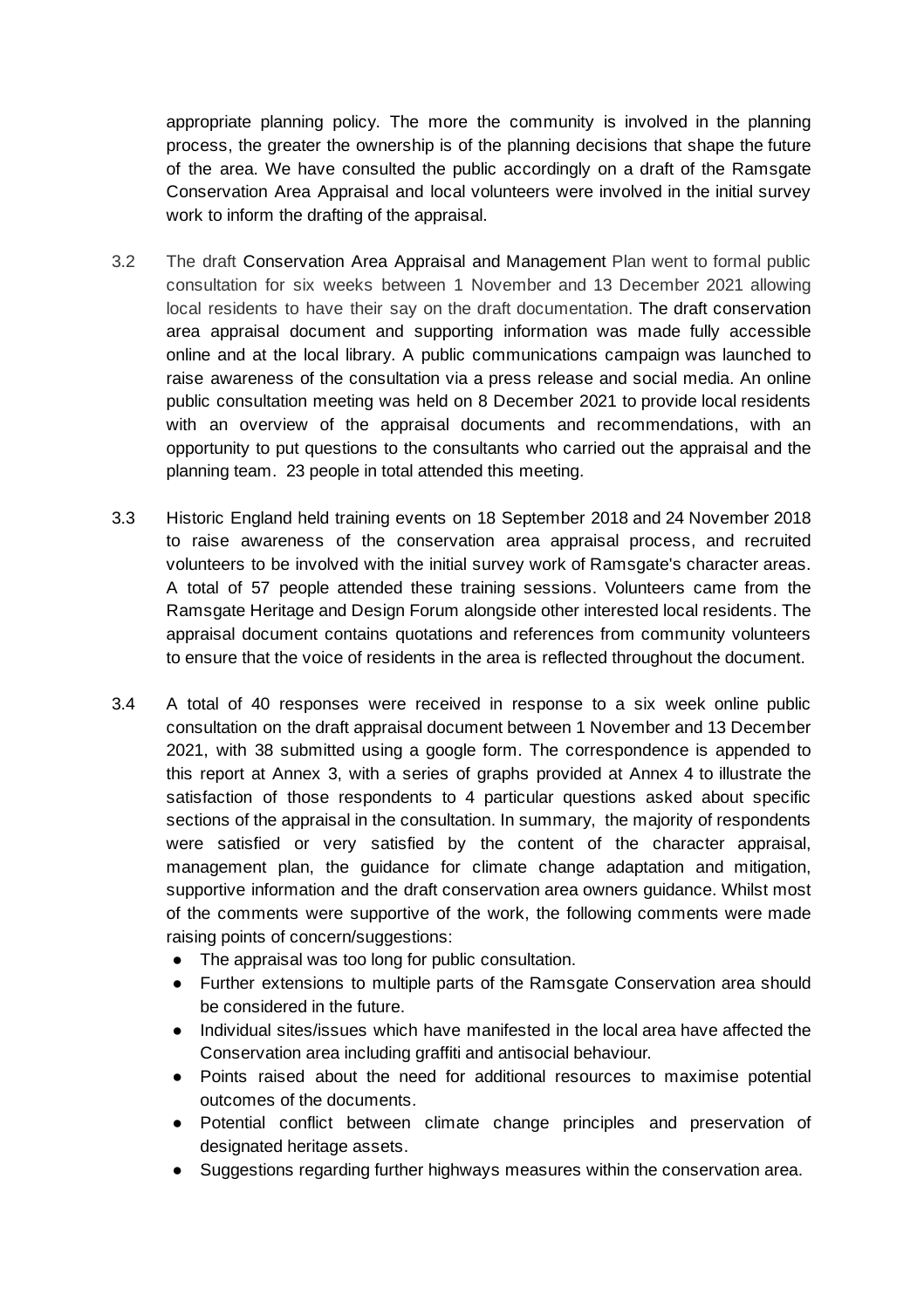3.5 The matters raised through the consultation mainly consist of matters for the Council and other bodies to consider within separate processes, for example when determining planning applications, formulating public realm improvement projects or resolving enforcement cases regarding particular locations. The consultation responses did not raise any specific concerns regarding the purpose or principle of the appraisal and associated guidance, and it is not considered that the consultation responses result in any specific alteration to the content of the documents themselves, however the responses should be noted for the use of appraisal/guidance going forward. Requests to expand the Conservation area, or acknowledge the importance of particular non-listed buildings in the Conservation area are covered by the potential outcomes of the management plan (through potential expansion of the boundaries of the conservation area which would be subject to separate consultation, and the inclusion of buildings on a local list).

### **4.0 Summary and Officer Recommendation**

4.1 The consultation of the Ramsgate Conservation area appraisal has shown support for the formal adoption by the Council of the appraisal and associated document, which would allow the appraisal to form a material planning consideration in the determination of applications affecting the Ramsgate Conservation area. The recommendations of the action plan also provide a framework for potential future Council initiatives in relation to heritage related matters where resources allow and when considered appropriate. It is recommended that members agreed to adopt the appraisal for Ramsgate as consulted upon.

### **5.0 Options**

- 5.1 The Conservation Area Appraisal and Management Plan, and associated documents, as appended to this report, be agreed and moved to full Council for adoption and published by 1 May 2022
- 5.2 Do not approve the adoption of the conservation area appraisal
- 5.3 Members propose an alternative motion.

### **6.0 Next Steps**

6.1 If the option at 5.1 is approved, then the adoption of the Conservation area appraisal will be reported to the full Council meeting on 31st March 2021.

Contact Officer: Josie Sinden, Senior Conservation Officer Iain Livingstone, Planning Applications Manager Reporting to: Bob Porter, Director of Housing and Planning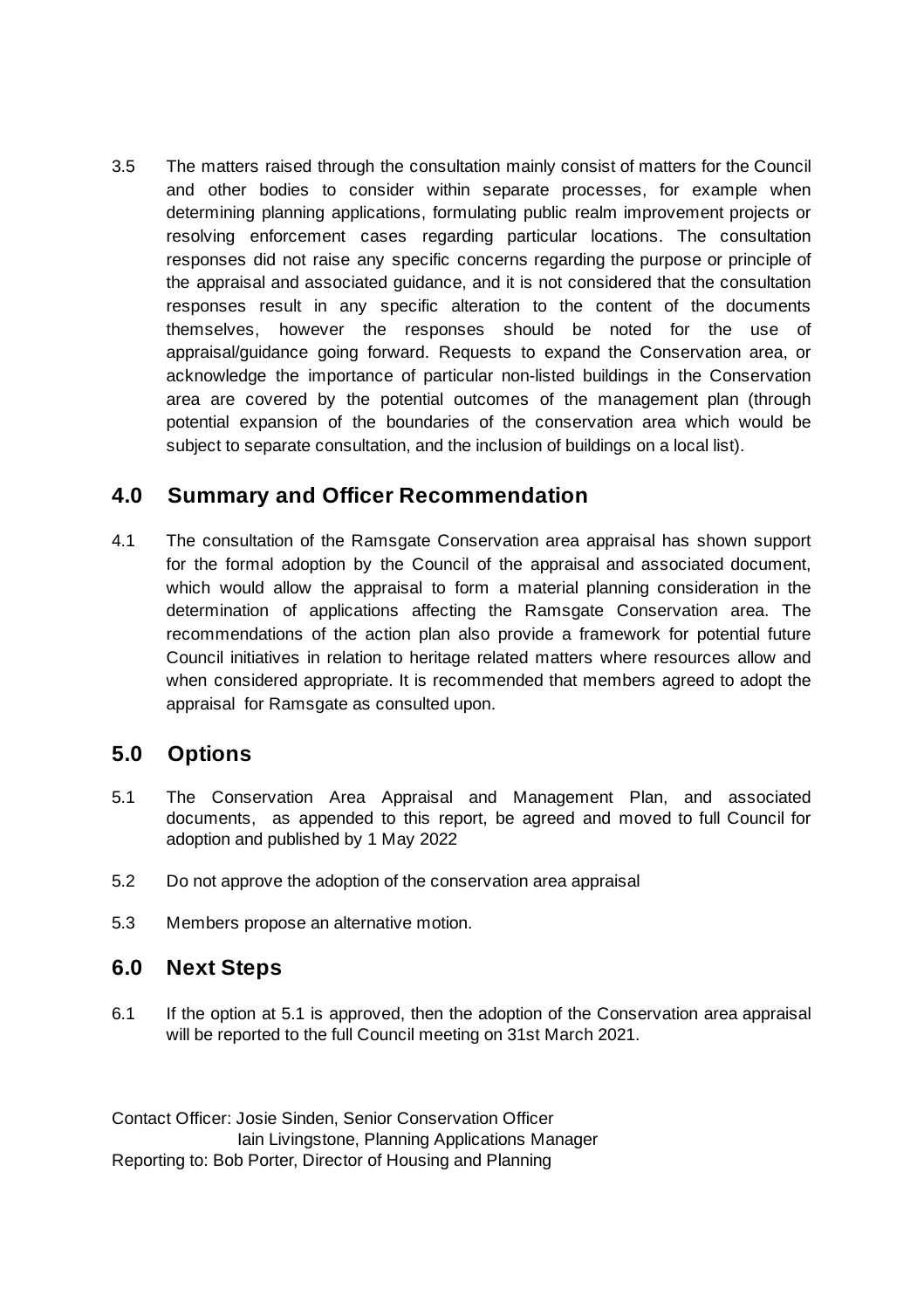#### **Annex List**

*Annex 1: Draft Ramsgate Conservation Area Appraisal and Management Plan Annex 2: Householder Guidance Annex 3*: *Consultation responses Annex 4: Consultation results*

#### **Background Papers**

*Historic England Advice Note 1 - Conservation Area Appraisal, Designation and Management https://historicengland.org.uk/images-books/publications/conservation-area-appraisal-design ation-management-advice-note-1/heag-268-conservation-area-appraisal-designation-manag ement/*

#### **Corporate Consultation**

**Finance:** *Chris Blundell, Director of Finance* **Legal:** *Estelle Culligan, Director of Legal*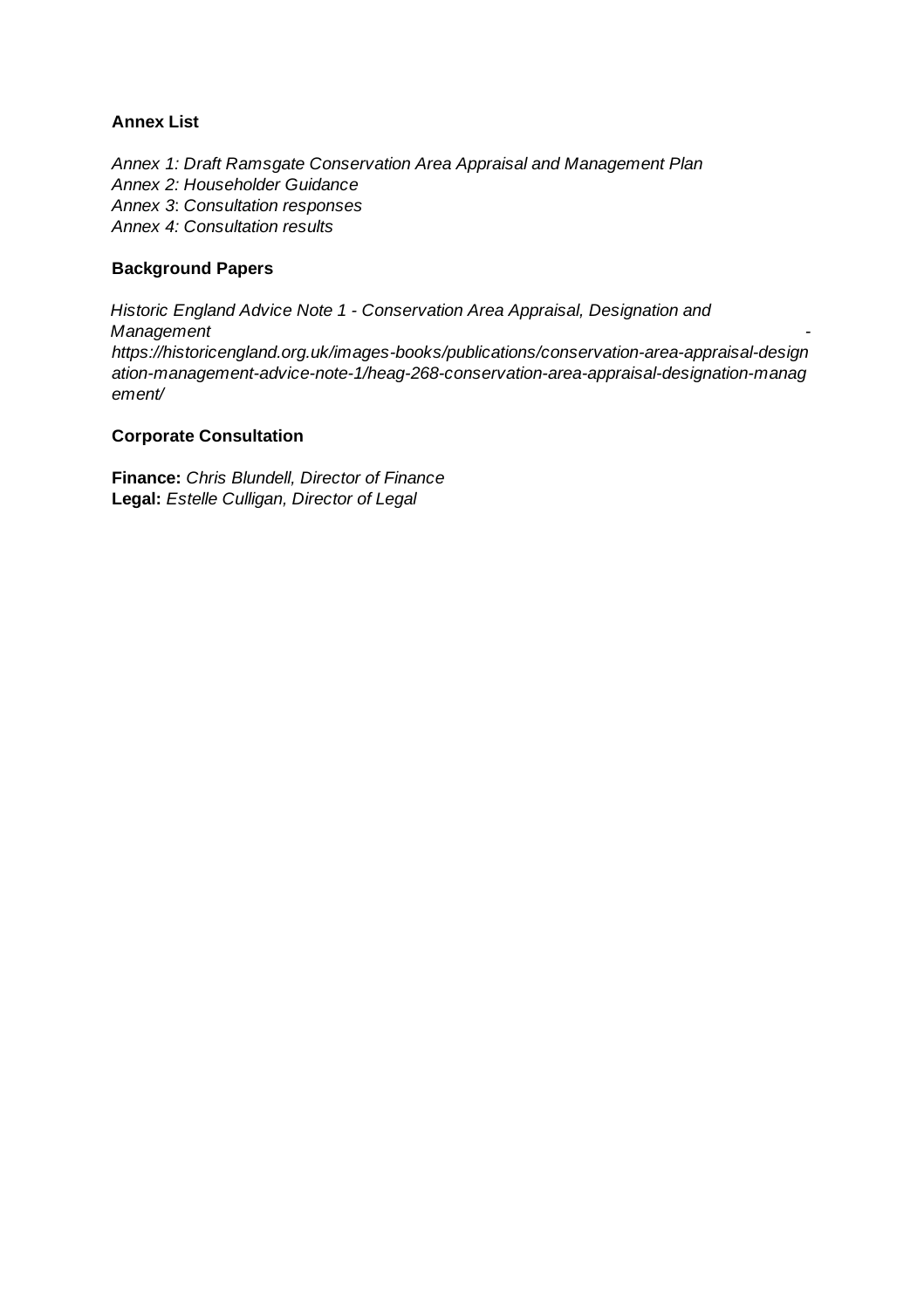### **THANET DISTRICT COUNCIL RECORD OF DECISION OF CABINET / INDIVIDUAL CABINET MEMBER**

*(Delete the inapplicable)*

Name of Cabinet Member:

Relevant Portfolio:

Date of Decision:

Subject:

Key Decision: *Yes/No* **In the Forward Plan:** *Yes/No* 

### **Brief summary of matter:**

*(Enter text here)*

### **Decision made:**

*(Enter text here)*

#### **Reasons for decision:**

*(Enter text here)*

### **Alternatives considered and why rejected:**

*(Enter text here)*

**Details of any conflict of interest declared by any executive Member who has been consulted and of any dispensation granted by the Standards Committee:**

*(Enter text here)*

#### **Author and date of officer report:**

*(Enter text here)*

#### **Background papers:**

*(Enter text here)*